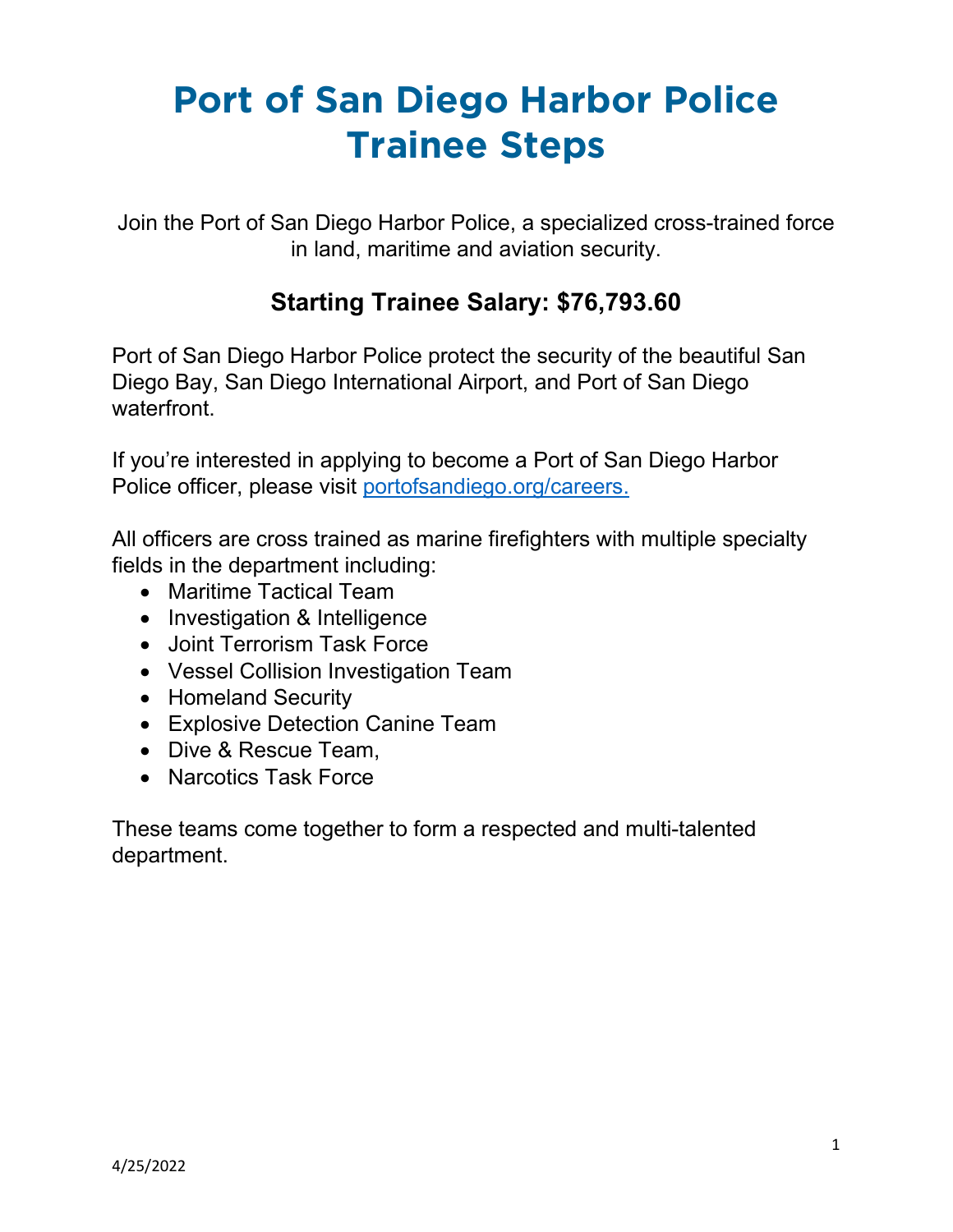### **STEP 1: ONLINE APPLICATION**

### **INTERESTED CANDIDATES SUBMIT AN APPLICATION ONLINE AT [PORTOFSANDIEGO.ORG/CAREERS.](https://www.governmentjobs.com/careers/portofsd) CANDIDATES MUST MEET MINIMUM QUALIFICATIONS INCLUDING:**

- possess a GED or High School Diploma
- be at least age 20.5 years
- be eligible to work in the US

### **STEP 2: PERSONAL HISTORY STATEMENT (PHS)**

Qualified candidates will be invited to submit a PHS on the California State Peace Officer Standards and Training (POST) website. Selected candidates will receive an email with a link to submit their PHS sent from the Port of San Diego Human Resources department. Candidates will have approximately 2 weeks to complete the PHS, which is approximately 26 pages. It includes an in depth history including:

- Personal identifying info, relatives and other references, educational history, residential, employment, military, financial, legal, driving and other topics related to moral character
- Minimum 10 years of employment history or from the age of 15
- Minimum 10 years of residential history or from the age of 15
- Immediate family: parents, spouse, registered domestic partner, siblings, children and or other family members

All PHS's must be mailed or hand delivered to the Port of San Diego Human Resources, 3165 Pacific Highway, San Diego, CA 92101. We do not accept faxed or emailed versions. Visit **[www.POST.Ca.gov,](http://www.post.ca.gov/)** select the forms tab and click Personal History Statement Peace Officer for a sample. Harbor Police background investigators then reviews all submitted statements. Candidates will have approximately 2 weeks to complete the PHS, which is approximately 26 pages.

### **STEP 3: STATE PELLET B EXAM**

**THE CALIFORNIA STATE POST ENTRY LEVEL LAW ENFORCEMENT TEST BATTERY IS SCHEDULED ONLY FOR CANDIDATES WHO TURN IN THE PHS. THE STATE PELLETB TAKES APPROXIMATELY 2.5 HOURS TO COMPLETE, PLUS 45 MINUTES FOR INSTRUCTIONS. YOU MUST BRING A PHOTO ID. THE TEST INCLUDES:**

• vocabulary section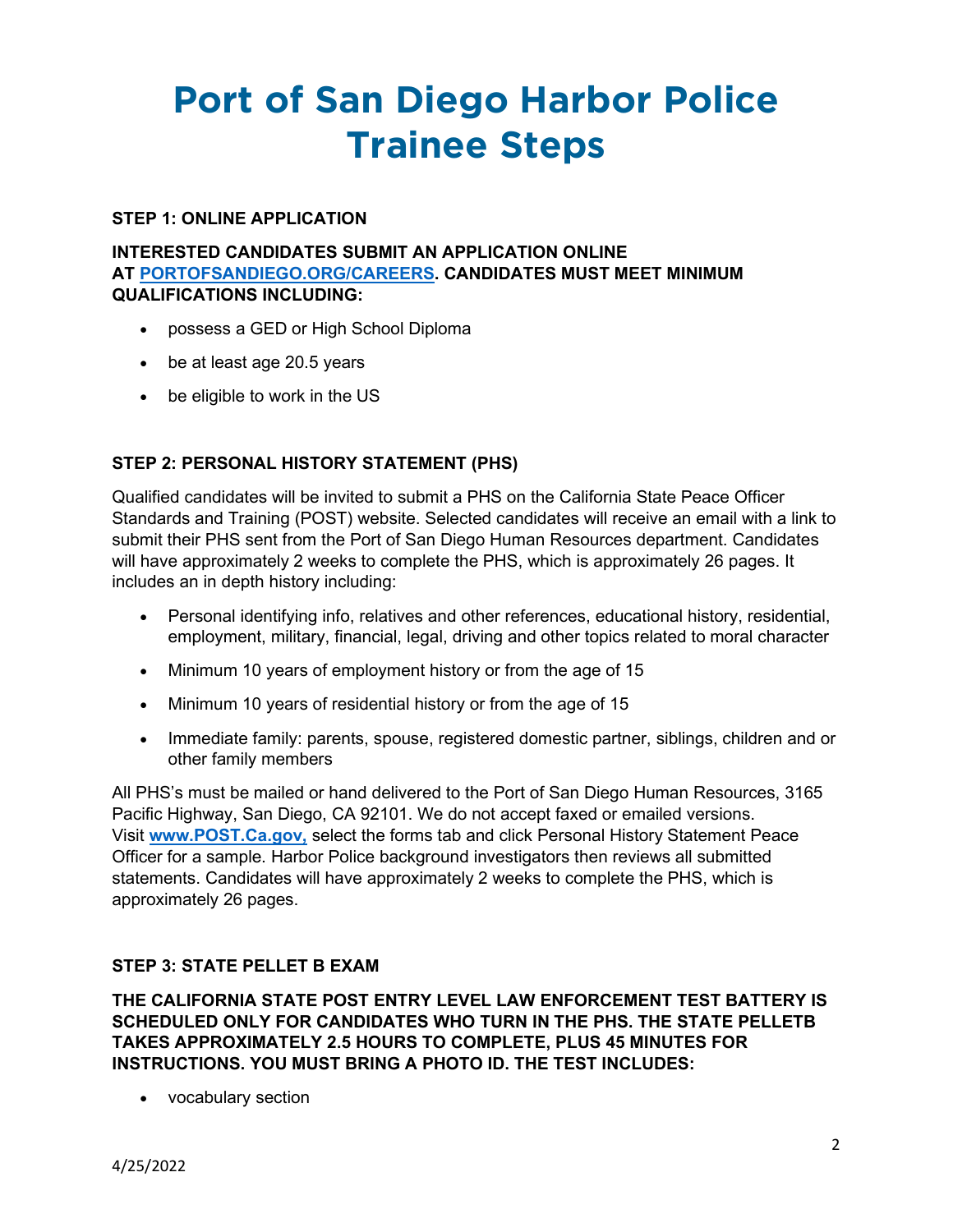- reading comprehension section
- spelling section

All Scantrons test sheets are sent to POST in Sacramento for scoring. Scores are usually received approximately 10 business days after the exam. POST allows individuals to take the PELLETB Exam once every 30 days. The minimum required T-Score is a 42. A study guide for the PELLETB is available online

at: **[https://post.ca.gov/portals/0/post\\_docs/publications/poWrittenPracticeTest.pdf](https://post.ca.gov/portals/0/post_docs/publications/poWrittenPracticeTest.pdf)**.

### **STEP 4: PHYSICAL AGILITY TEST**

Candidates who pass the State PELLETB Exam are scheduled for the Physical Agility Test in a local park. You MUST bring a photo ID and a signed release of liability waiver in order to participate. The test is made up of an obstacle course which must be completed in 3 minutes and 40 seconds. There are 50 yards between each obstacle for a total 200 yard course.

Obstacle Course Elements:

- 25 push-ups
- 25 sit-ups
- Carry a fire hose that weighs approximately 20 lbs. up 40 box steps
- Drag 165 lb. dummy 32-feet
- Jump over 2 foot and 3-foot sawhorse stands

Additionally, candidates must run 1.5 miles within 15 minutes.

### **STEP 5: PANEL INTERVIEW**

Candidates who pass the Physical Agility Test are then scheduled for a 30 minute panel interview with Harbor Police Officers and other staff.

#### **STEP 6: BACKGROUND ORIENTATION W/POLYGRAPH INTERVIEW**

Selected candidates will move on to the background orientation process which can take up to 6 months. Once notified, candidates should begin gathering the required documents, but should not submit documents until instructed to do so.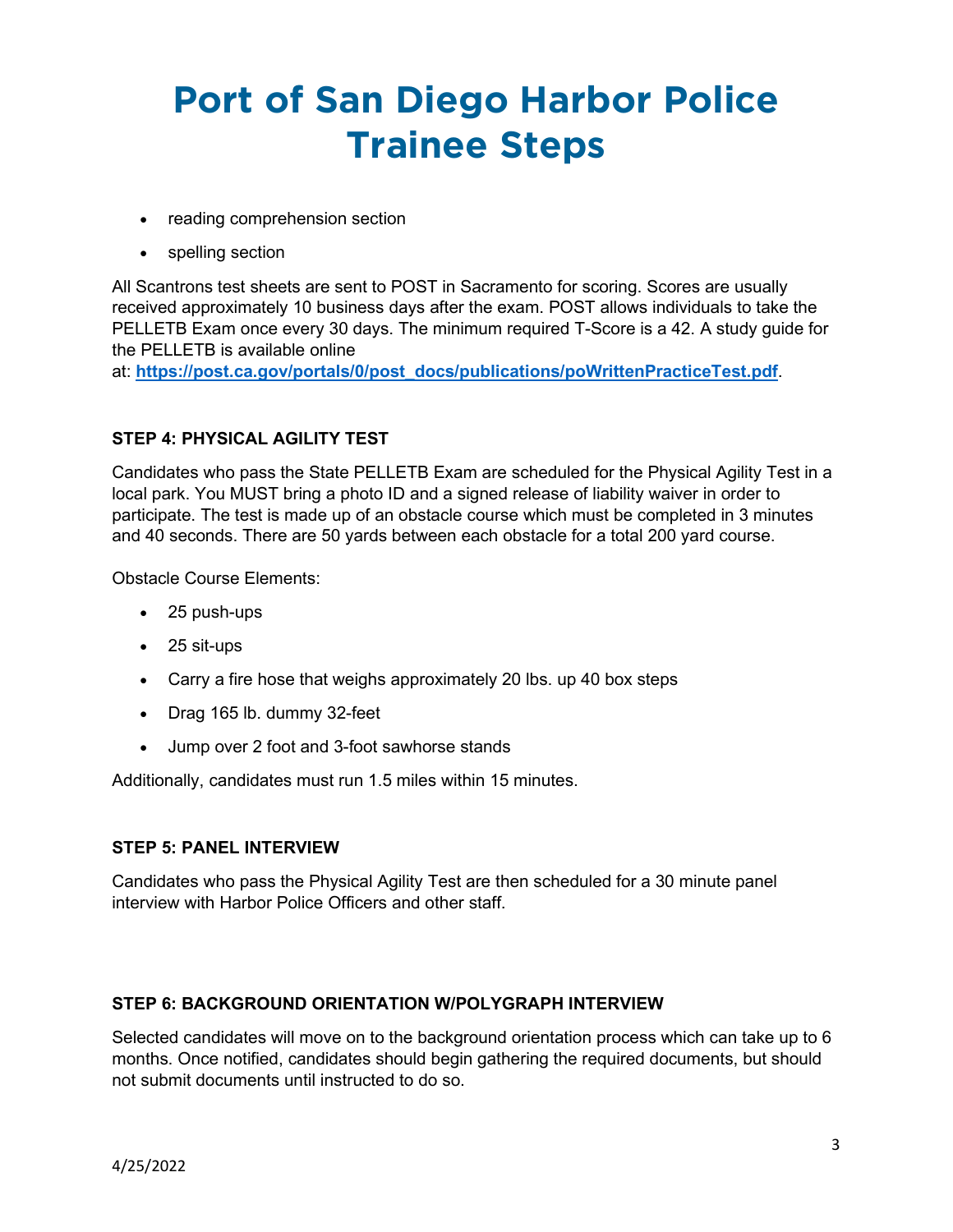- High School and/or College Diploma and sealed Transcripts
- G.E.D. Certificate and G.E.D. Scores
- Marriage Certificate(s)
- Evidence of Divorce(s)
- Selective Services Registration
- Military Service Discharge (DD-214)
- Social Security Card
- Birth Certificate
- California Driver License
- Proof of Auto Insurance Policy
- •

### **STEP 7: CHIEF OF HARBOR POLICE INTERVIEW**

Chief of Harbor Police will review the candidates who pass the background orientation and polygraph interview. The Chief will make a determination of which candidates to interview and selected candidates will interview directly with the Chief. After interviews are complete, the Chief and recruitment team will confer, and the Human Resources Department will make conditional job offers to selected candidates.

### **STEP 8: MEDICAL SCREENING**

Candidates will be evaluated by a licensed physician and surgeon to ensure they are free from any physical or medical condition that might adversely affect the exercise of power required of Harbor Police officers, in alignment with state standards.

### **STEP 9: PSYCHOLOGICAL EXAM & INTERVIEW**

Candidates will be evaluated to ensure they are free from any emotional or mental condition that might adversely affect the exercise of power required of Harbor Police officer, and to otherwise ensure the candidate is capable of withstanding the psychological demands of the position, in alignment with state standards.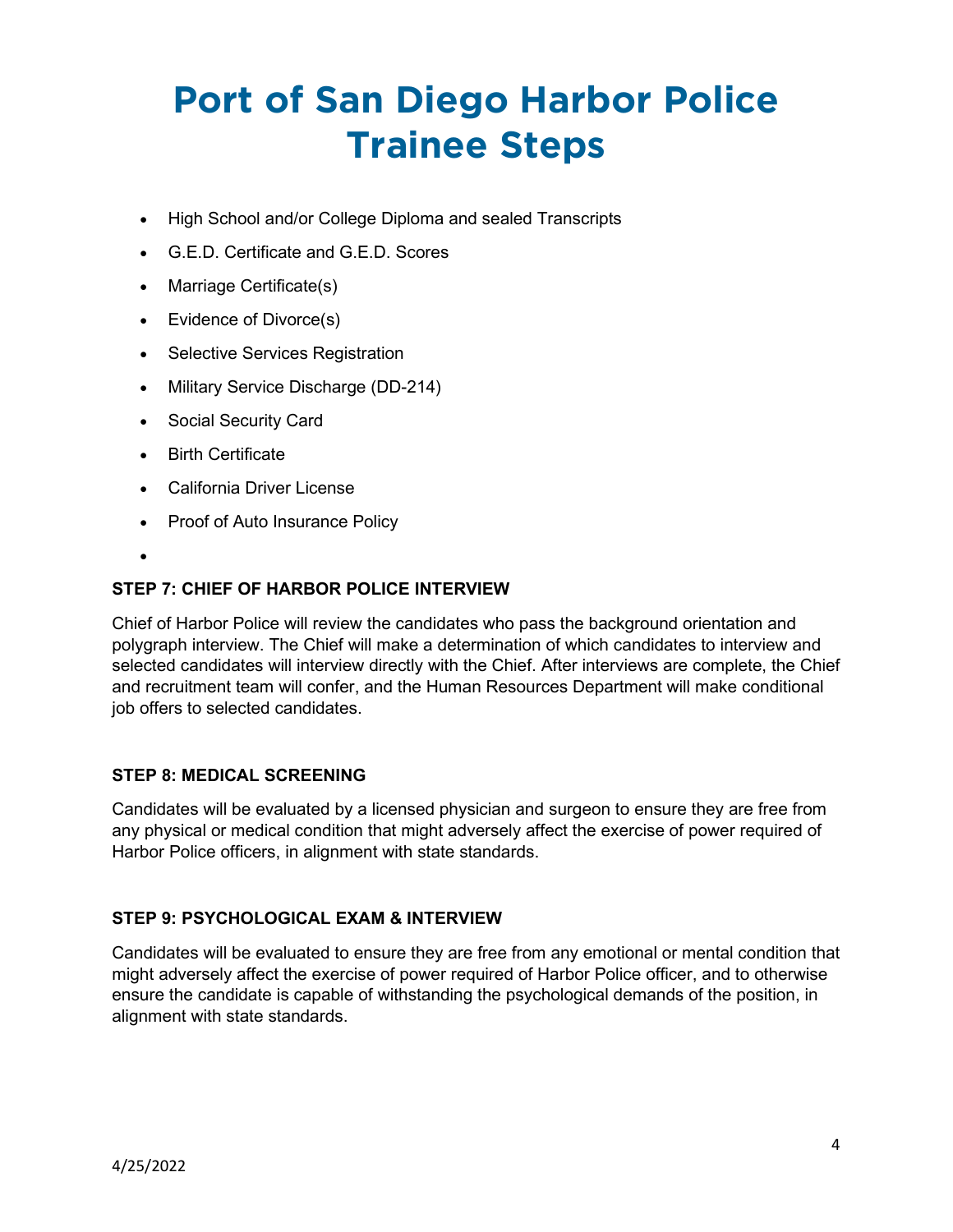### **STEP 10: WATER SURVIVAL ASSESSMENT**

Candidates will be assessed on their in-water comfort level. Assessments take place at a local community pool and candidates will be asked to:

- Wear a 20-pound weight belt and a life preserver
- Swim the length of the pool twice
- Get in and out of the water using only upper body

### **STEP 11: ACADEMY TRAINING**

Candidates who pass the water survival assessment will be sent to the San Diego Miramar College Regional Police Academy. The 25-week academy offers four cohorts per year. Physical training will consist of:

- Speed and distance running
- Weight training
- Circuit training
- Obstacle course
- Dummy drag
- 6-foot wall climbs
- Timed run

At a minimum you should be able to continuously run for

- 3 miles in 27 minutes or less (9 minute per mile pace or faster)
- Perform multiple sets of 20–25 pushups and sit ups.

#### *Recommended Preparation Program:*

If you have not been training you should start immediately. Begin running 2–3 times per week gradually increasing the distance until you can run 3 miles continuously. Once you have achieved a 3-mile run gradually increase your intensity until you can complete the run in 24 minutes or less. One of your weekly runs should consist of hill, stair or interval training. Additionally you should do sets of pushups and sit ups 2–3 times per day focusing on full range of motion for each. Visit **[www.sdmiramar.edu](http://www.sdmiramar.edu/programs/administration-justice)** for more information.

Once Trainees have graduated from the Police Academy, they will receive a 10% pay increase and additional uniform allowance.